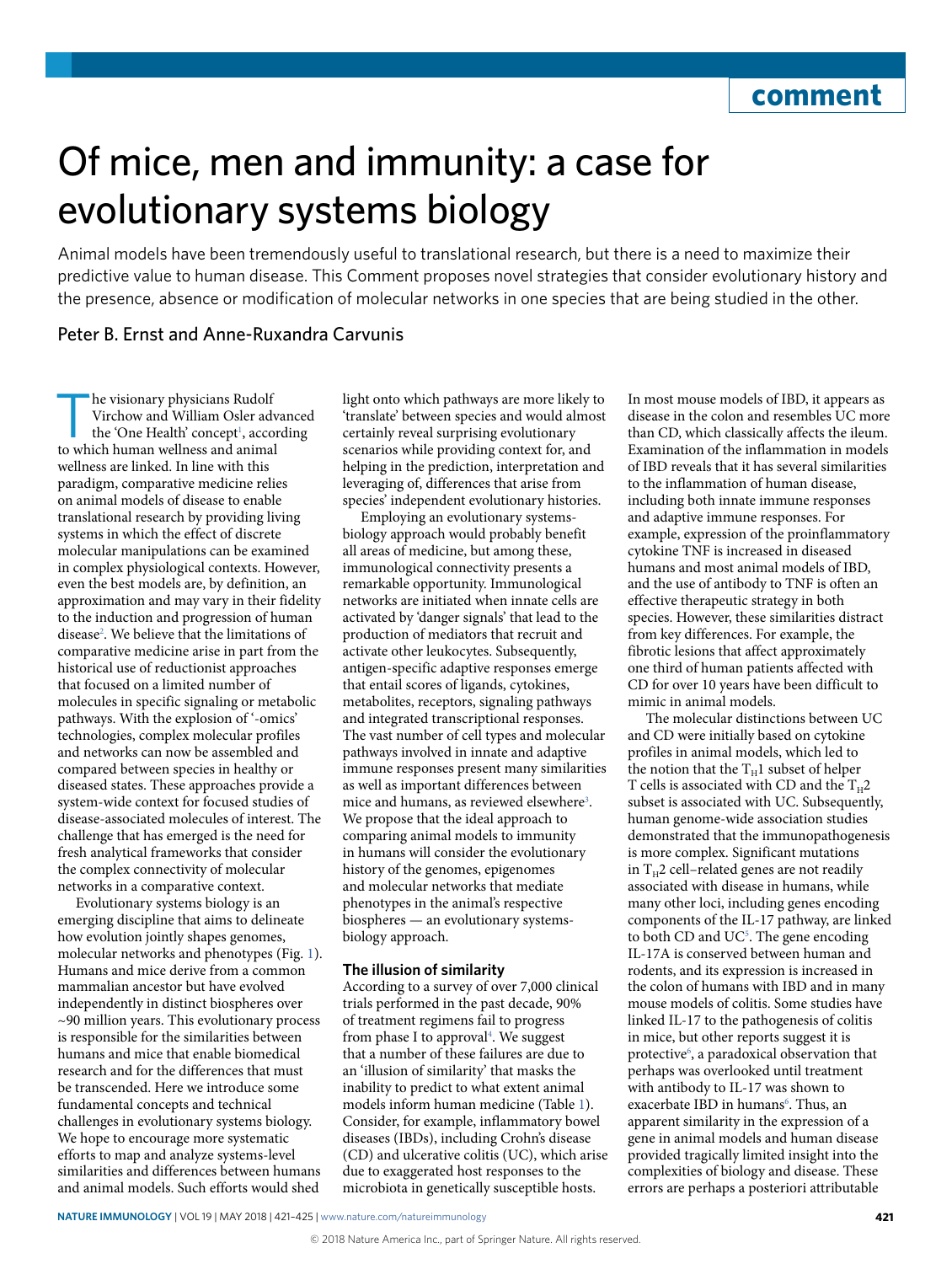

<span id="page-1-0"></span>**Fig. 1 | Evolutionary systems biology.** Systems biology examines how complex molecular networks mediate genotype–phenotype relationships within an organism. Phenotypes feed back on genotypes through their effect on fitness, which influences the probability that genotypes are propagated across generations. Evolutionary systems biology is concerned with the joint evolution of genotypes, networks and phenotypes. An evolutionary systems-biology approach would shed light on the cross-species translation problem by considering that molecular networks in two extant species derive from a common ancestor but have diverged due in part to exposure to different environments and selective pressures.

to the use of a reductionist approach. Could such failures in drug development have been predicted with an evolutionary systemsbiology approach?

#### **Principles of molecular evolution**

Evolution is the process through which populations and species change over successive generations. Natural selection is what makes individual organisms with certain phenotypes reproduce more successfully than others in their environments, shaping the frequency of these phenotypes in the population. Many intrinsic (for example, neuroendocrine) factors and extrinsic (for example, biosphere) factors impart selective pressures on the phenotypic expression of different genotypes. Consider how host–microbe interactions are species specific. Mice resemble humans in being omnivorous, but in the wild, they are exposed to diverse microbial populations and they are also coprophagic. In contrast, humans live in conditions that range from less hygienic to perhaps overly sanitary. The immune systems of mice and humans are thus evolving under very different selective pressures. However, the plasticity of immunological responses to varying biospheres and microbiota is thought to be a highly evolved trait in animal[s7](#page-4-6) . Perhaps as a result of this evolved plasticity, aspects of the immune system of mice in the laboratory more closely resemble those of neonatal humans, while co-housing laboratory mice with field mice 'humanizes' the transcriptional profile of memory T cell populations to mimic that

of such populations in adult humans<sup>[8](#page-4-7)</sup>, and humanizing mice with the microbiota of diseased humans can model human disease<sup>9</sup>.

A given genotype may confer both beneficial phenotypes and deleterious phenotypes, depending on the environment. For example, several alleles encoding molecules that provide protection against bacterial infection are associated with autoimmune diseases, including lupus and celiac disease<sup>10</sup>. Phenotypic expression of a given genotype also depends on the overall genome context, whether within species (predispositions) or between species. It is not uncommon that aminoacid substitutions associated with disease in humans correspond to the product of the wild-type allele of the orthologous gene in another species, as in autoimmune lymphoproliferative syndrome<sup>11</sup>.

Often the effect of a specific phenotype on fitness is too subtle for natural selection to take hold rapidly. The frequencies of the underlying alleles are then essentially independent of the conferred phenotype, and their evolution can be modeled via the laws of random sampling. This phenomenon is known as 'genetic drift'. When such nearly neutral mutations are governed by genetic drift, their fate depends on the size of the inbreeding population, with weakly deleterious alleles expected to be purged more efficiently in larger populations than in smaller ones<sup>12</sup>. This leads to distributions of within-species genetic variability that are vastly different between mice and humans, with human protein-coding genes exhibiting, for example, a higher ratio of divergence at nonsynonymous sites relative to synonymous sites than their counterparts in mice<sup>13</sup>.

Variation in protein-sequences often results from genetic drift, but in rare yet significant occasions, this reflects positive selection for a beneficial change. The latter is thought to be at play for many immunesystem-related genes<sup>14</sup>. Phagocytosis receptors, signaling proteins and proteins involved in microbial defense tend to have very rapidly evolving protein sequences $14$ . Antimicrobial peptides such as defensins exhibit highly variable copy numbers<sup>3</sup>. The rapid evolution of the immune-system genome is akin to a molecular 'arms race' between pathogens and their hosts. How do these evolution-driven changes in genecopynumbers and protein sequences affect cellular pathways and phenotypes differently in different species?

#### **Modeling the evolution of molecular networks**

A central tenet of systems biology is that genotype–phenotype relationships are mediated by dynamic 'interactome' networks that reflect interactions between gene products and other biomolecules, including those of environmental origin. In these network representations, gene products and biomolecules are depicted as 'nodes', while their pairwise relationships are depicted as 'edges' (lines) that represent either physical interactions or functional associations. Network edges are mediated by the underlying sequences and structures of linked nodes. The array of genetic similarities and differences between animal models and humans thus transposes to an evolutionary rewiring of their interactome networks (Fig. [2\)](#page-2-0) that, we argue, can be mapped and modeled for an improved perspective on evolutionary medicine.

Independently of evolutionary considerations, network-based modeling has provided powerful insights into the effect of genetic variation on medically relevant networks. For example, Mendelian mutations may result in node losses

## <span id="page-1-1"></span>**Table 1 | The challenges created by the illusion of similarity**

| The paradox                                                                                                                  | Mouse                                                                                                                        | Human                                                                                           |
|------------------------------------------------------------------------------------------------------------------------------|------------------------------------------------------------------------------------------------------------------------------|-------------------------------------------------------------------------------------------------|
| Fibrosis and IBD                                                                                                             | Fibrotic lesions such as those seen in CD<br>are rarely observed in mouse models of IBD                                      | Fibrosis and strictures are a common<br>occurrence in CD                                        |
| IL-17 and IBD                                                                                                                | IL-17 has been shown to be deleterious or<br>protective                                                                      | Antibody to IL-17 exacerbates<br>inflammatory bowel disease                                     |
| Phenotype of<br>immune cells                                                                                                 | T cells from mice exposed to conventional<br>microbiota resemble T cells from<br>neonatal humans                             | Mature T cell phenotype in humans<br>observed only in mice colonized with<br>complex microbiota |
| Clinical signs of<br>infections                                                                                              | Mice fail to develop the clinical signs seen in<br>humans after infection with H. pylori,<br>C. difficile or influenza virus | H. pylori, C. difficile and influenza<br>virus each produce a distinct disease<br>in humans     |
| <b>LPS</b>                                                                                                                   | Mice relatively resistant to LPS                                                                                             | Humans very sensitive to LPS                                                                    |
| to these concernative currents of difference between primal models and buman disease, sems betweensity and deflast technical |                                                                                                                              |                                                                                                 |

In these representative examples of differences between animal models and human disease, some heterogeneity could reflect techn limitations of genetic deletions that might not mimic specific alleles, whereas others might reflect environmental differences that affect microbiota or fundamental differences with evolutionary roots. *H. pylori*, *Helicobacter pylori*; *C. difficile*, *Clostridium difficile*; LPS, lipopolysaccharide.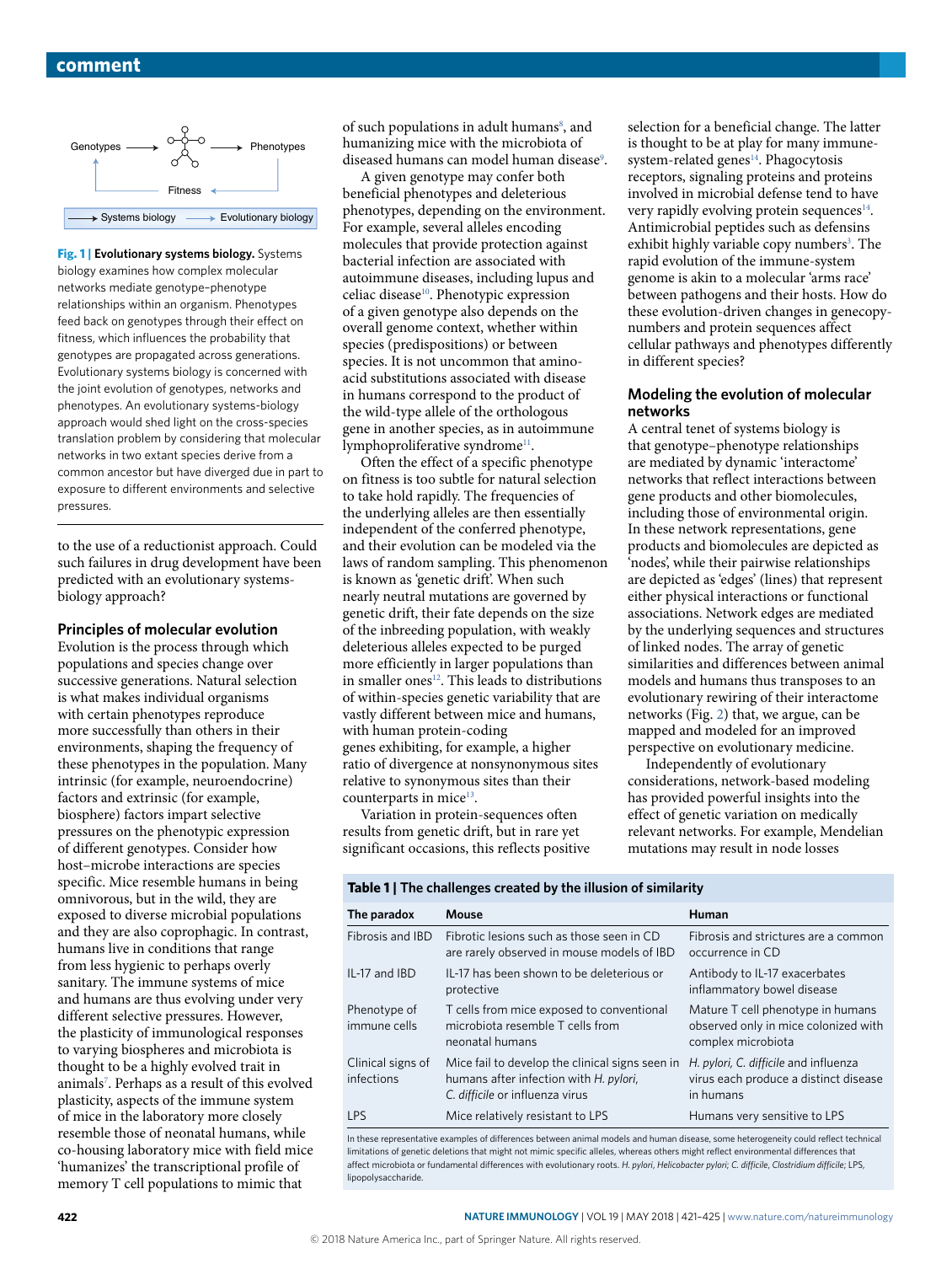

<span id="page-2-0"></span>**Fig. 2 | Evolutionary network modeling.** Through the gain or loss of nodes or edges, ancestral networks evolve to different topologies in distinct species.

(nonsense mutations) or, alternatively, may trigger interaction-specific 'edgetic' ('edgespecific genetic') perturbations, including the removal or addition of specific edges while others remain unperturbed<sup>15</sup> (Fig. [2](#page-2-0)). We encourage adapting these concepts and associated techniques to the study of how evolutionarily driven genetic variation yields node losses and gains, as well as edgetic perturbations. Through careful and unbiased mapping of medically relevant networks in mice and humans, ancestral networks could be reconstructed for a process of interest to identify relevant gains and losses of nodes and edges. The edges of orthologous nodes could be compared, for example, to determine if they have retained an ancestral function or not. This framework could also be quantitative rather than binary and could consider edgetic changes in edge strength or condition-dependent dynamics. When edgetic rewiring is found, structural modeling could be coupled with evolutionary modeling to determine whether the sequence changes responsible for the edge perturbations have occurred through drift or in response to selective pressures. Deploying edgetic mapping and modeling undoubtedly represents a substantial effort relative to more traditional practices, but the reward of providing context and molecular mechanisms associated with a disease process across species would expose new information that has not been examined thus far.

Network-based approaches promise to reveal surprising evolutionary scenarios. For example, orthologs with very similar sequences might have vastly different interaction partners, since network edges

are mediated by the underlying sequences and structures of both linked nodes. This is the case for many regulatory interactions, in which transcription factors are highly conserved but the DNA motifs to which they bind are highly variable in sequence and location within the large intergenic regions of mammalian genomes<sup>16</sup>. Interestingly, despite vast differences in protein–DNA binding events, the actual expression levels of genes can be well correlated between mouse and human<sup>17</sup>. This suggests that among a large amount of network rewiring, compensatory changes might lead to functional conservation. Cellular networks are, by nature, modular: groups of nodes are more closely connected with each other than with other nodes. Such network modules can correspond to protein complexes or pathways or to genes co-regulated by the same transcription factors, for example. We are tempted to speculate that evolutionarily driven genetic variations with edgetic consequences affect the composition and wiring of cellular systems and might contribute to species-specific gains and losses of entire modules. Future research into evolutionary edgetics will undoubtedly elucidate the mechanistic similarities and differences between immune-systemmediated disease modules across species.

## **Evolution complicates comparative studies**

Despite their great theoretical promise, evolutionary systems-biology approaches are currently hampered by experimental and analytical challenges. It is not uncommon for scientists to arrive at drastically different conclusions when investigating the simple

question of whether '-omics' profiles or networks are conserved or divergent across species. For example, studies of transcript levels and splice-variant structures in human and mouse immune-system-related cell types and conditions have reported both great levels of similarity and vast differences<sup>18-20</sup>. Even when the underlying datasets are shared, conflicting conclusions can be drawn due to the use of different analytical methods<sup>18,20</sup>. Indeed, when it comes to comparative '-omics' analyses, the devil is in the details.

The difficulty stems from the fact that technical, biological and evolutionary sources of variation are at play simultaneously (Fig. [3\)](#page-3-0). First, technical sensitivity and specificity complicate quantitative comparisons in virtually all '-omics' assays. For example, samples sequenced with different read depths will seem to be distinct even if they are in fact identical. Statistical analyses require that many choices be made (for example, *P*-value cutoffs, etc.), often somewhat arbitrarily, that typically cannot be generalized across all genes and conditions considered. As statistical analyses are intrinsically dependent on technical sensitivity and specificity, they can rarely be compared across datasets that were not generated in parallel, which complicates comparative meta-analyses. These issues plague all comparative studies, whether they involve different species or not. A current goal of bioinformatics research is to develop refined methodologies that tease apart the technical and biological differences between '-omics' datasets.

In the case of cross-species comparisons, an additional complication is that the objects whose expression or interaction patterns are being compared are simply not the same,for reasons related to evolution. The human genome and mouse genome each contain ~20,000 protein-coding genes, among which ~14,000 can be mapped between the two species as 'one-to-one orthologs' with, on average,  $\sim$ 80% sequence identity<sup>21</sup>; that is, phylogenetic reconstructions predict that  $\sim$ 14,000 genes in the human and mouse genomes share a direct common ancestor. However, the sequence similarities and predicted shared ancestries of these genes mask important differences, including, for example, the fact that >20% of essential human genes have non-essential mouse orthologs<sup>22</sup>. About 2,000 human and mouse genes resulted from gene duplications that occurred in the past 90 million years, which has rendered the copy numbers of ancestral genes different between the species. This probably has functional consequences, since retained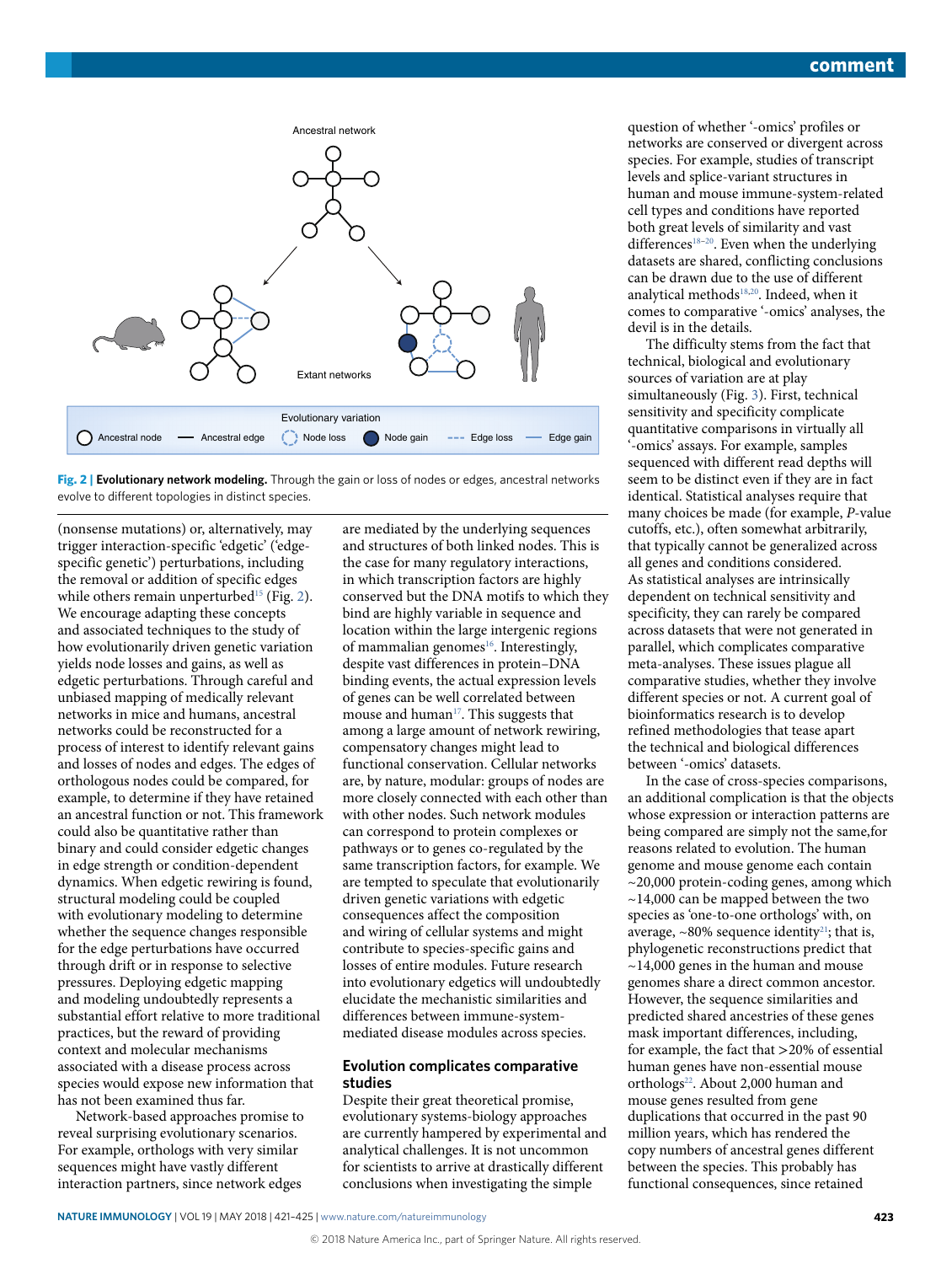

<span id="page-3-0"></span>**Fig. 3 | Experimental and analytical factors affect the appearance of observed networks.** As described in Fig. [2](#page-2-0), networks can entail distinct nodes and edges in comparisons of species. In addition, several challenges affect the evaluation of these networks, with misleading results. For example, variation in experimental measurements can lead to false-positive or false-negative edges (middle), or analyses might be restricted to shared ancestral nodes (bottom). The challenge is to estimate properties of the real networks based only on the observed networks.

changes in gene copy number are often associated with rapid functional changes<sup>23</sup>. Despite the fact that most human and mouse genes share common ancestry, their sequence and copy numbers have changed such that they are no longer always functionally equivalent.

In addition, 4,000–5,000 human and mouse protein-coding genes lack evidence of shared ancestry. Whether they diverged so far in sequence space that they have become unrecognizable between the two species or whether they emerged de novo since the split between rodents and primates<sup>24</sup>, 20% of human and mouse genes are simply not shared. Their expression, interaction patterns and activities might underlie species-specific phenotypes or, alternatively, might mediate ancestral functions in novel ways. In either case, they must participate in molecular networks that are species specific, and including them in comparative analyses presents a fundamental challenge.

In order to pair biological responses across species and compare them, choices must be made, such as whether to consider only one-to-one orthologs to the exclusion of the rest of the genome, or whether to impose a given sequence-similarity threshold to designate a pair of equivalent

genes. Such choices weaken comparative analyses by masking the aspects of the systems-level context that are most probably harboring critical differences among species. Interpretations are often dependent on these technical choices. For example, quantitative comparisons of transcription-factor occupancy across species can yield drastically different results depending on the sequencesimilarity threshold chosen to determine which portions of the genomes are considered in the analysis<sup>25</sup>. Thus, comparative studies require broader quantitative consideration than 'conservation versus divergence' and must encompass careful examination of the various sources of technical, biological and evolutionary variation at play.

#### **Improving translation of biology between species**

The aim of this Comment was to convey the opportunities presented by evolutionary systems biology in the context of comparative immunology. These opportunities will not only improve the power of 'translating' between humans and models but also lead to answers to many long-standing and fascinating fundamental

questions. How can it be determined if two orthologous genes have conserved functions? How do new genes acquire new functions? Which genetic changes trigger the rewiring of molecular interactions? How do novel cellular machinery and molecular pathways evolve? These and other questions can be addressed in the context of animal models of disease by focusing on four areas of research development. The first is coherent data generation, with systematic mapping of molecular networks and '-omics' surveys for animals and human, in both healthy and diseased tissues, with matching protocols in parallel. The second area is refinement of comparative '-omics' practices, with the development of analytical frameworks for meaningful assessment of cross-species differences, beyond 'conservation versus divergence'. The third is evolutionary reconstruction, with models for the natural spread of molecular traits relevant to disease predisposition, together with the strength of drift and/or selective pressure acting on sequences and networks of interest. And fourth, critical environmental factors (such as dietary, microbial, emotional and physiological stressors, environmental context relevant to the human life stage of interest) should be included in the analysis.

Those four research axes have the potential to identify the mechanistic underpinnings of cross-species differences through the use of evolutionary network modeling. In some cases, molecular distinctions might hide functional similarities that would allow animal models to be immediately useful. It is likely that some pathways in humans are not represented in mice and therefore understanding of their function or the identification of drug targets will be limited. This is why it will be important to incorporate an evolutionary approach into future experimental designs that consider the plasticity and complexity of molecular networks. Such an approach can delineate biological function within species, and, relevant to the challenge of translation from mice to men, help make sense, both retrospectively and prospectively, of the disparities between them.  $\square$ 

### Peter B. Ernst<sup>1,2\*</sup> and Anne-Ruxandra  $Carvunis<sup>3</sup>$

*1 Center for Veterinary Sciences and Comparative Medicine, Department of Pathology, University of California San Diego, La Jolla, CA, USA. 2 Department of Pathology, Microbiology and Immunology, School of Veterinary Medicine, University of California Davis, Davis, CA, USA.*